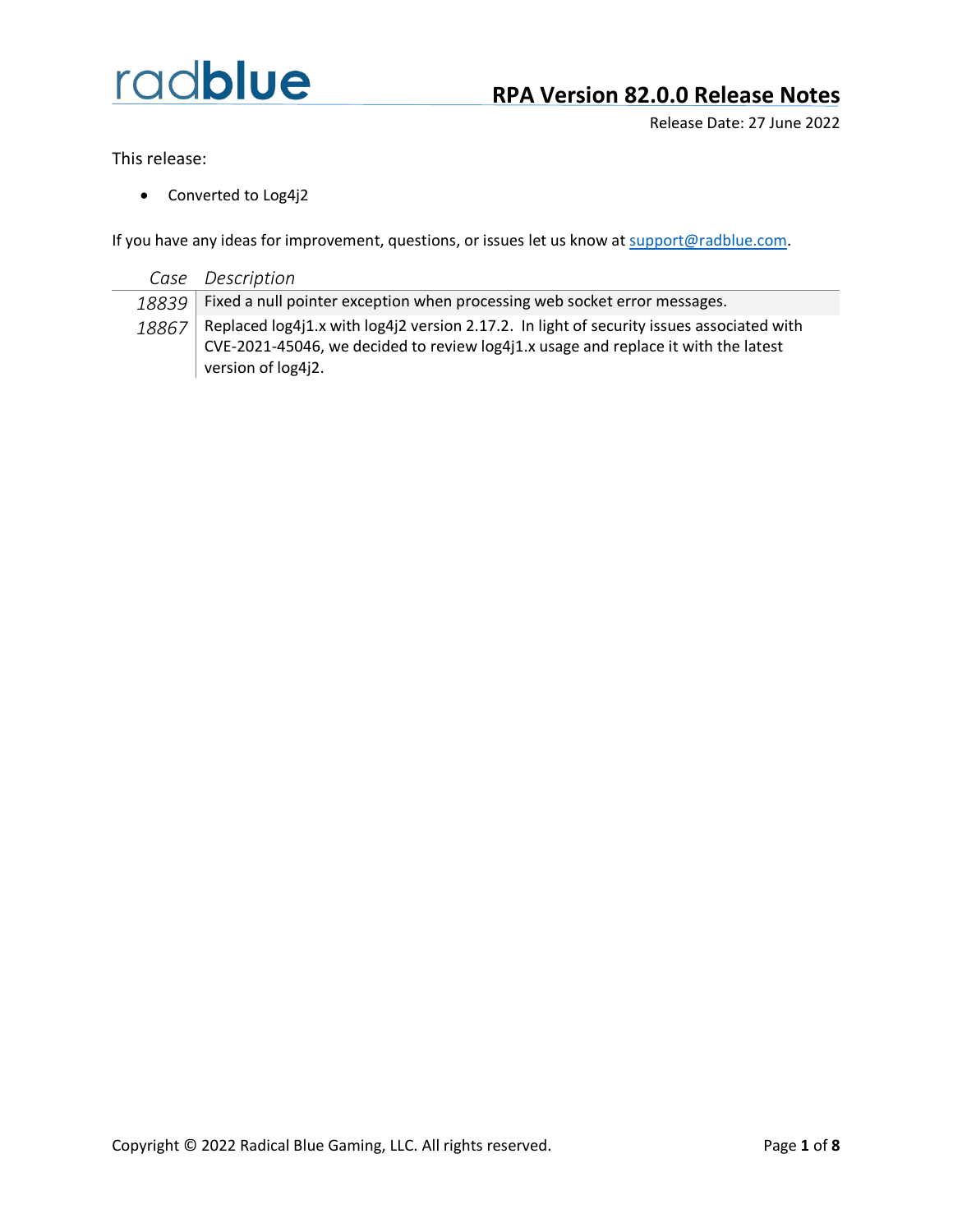

#### **RPA Version 78.0.0 Release Notes**

Release Date: 6 June 2021

This release:

- Updated Java to 1.8.0\_275
- Updated JIDE to 3.7.12-pre

| Case | Description |
|------|-------------|
|      |             |

- 17157 Update Java to 1.8.0\_275
- 17158 | Update JIDE to 3.7.12-pre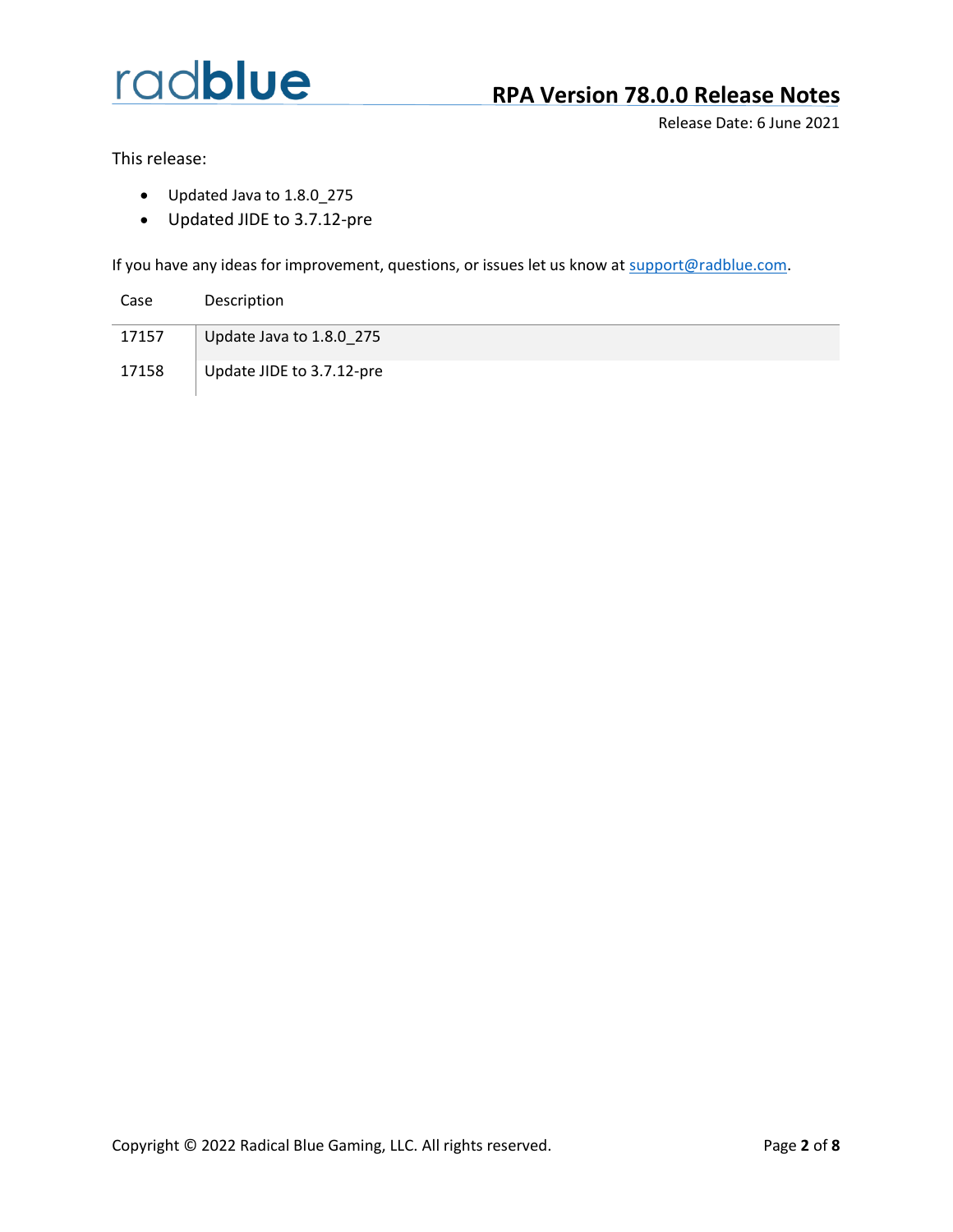

#### **RPA Version 76.0.0 Release Notes**

Release Date: 7 December 2020

This release:

• Updated Apache CXF to 3.2.13

| Case Description                                                                         |
|------------------------------------------------------------------------------------------|
| 16707 Updated Apache CXF to 3.2.13.                                                      |
| 16755 Starting a web server to handle help files to work around a limitation in FireFox. |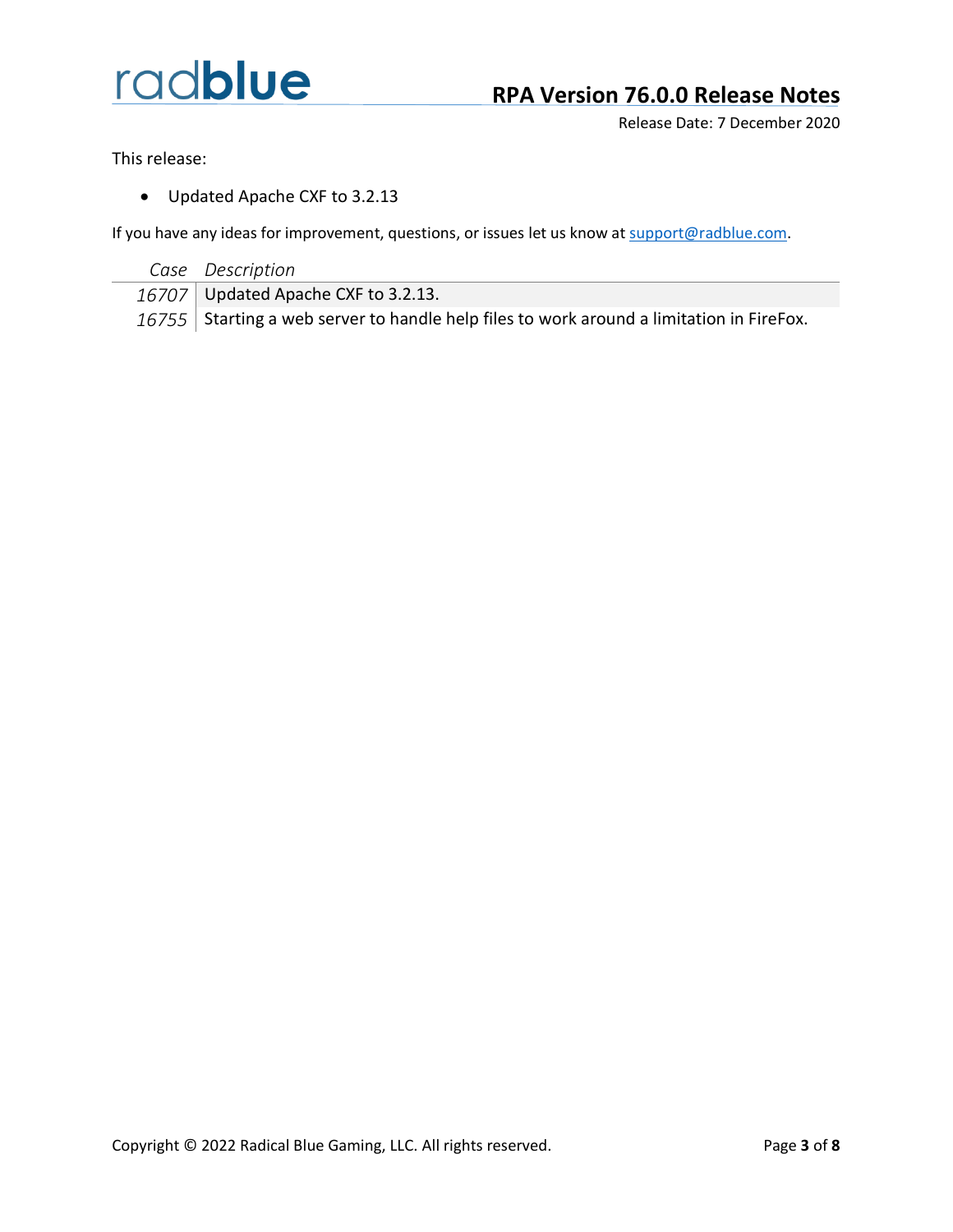#### **RPA Version 74.0.0 Release Notes**

Release Date: 2 June 2020

This release:

• Upgraded Java to OpenJDK 1.8.0\_242.

| Case  | Description                                                                |
|-------|----------------------------------------------------------------------------|
| 16392 | Updated Java to OpenJDK 1.8.0 242.                                         |
| 16394 | Moved the G2S WSDL to allow student licenses to work.                      |
| 16395 | Fixed a bug where transport was stuck in a loop when SSL connections fail. |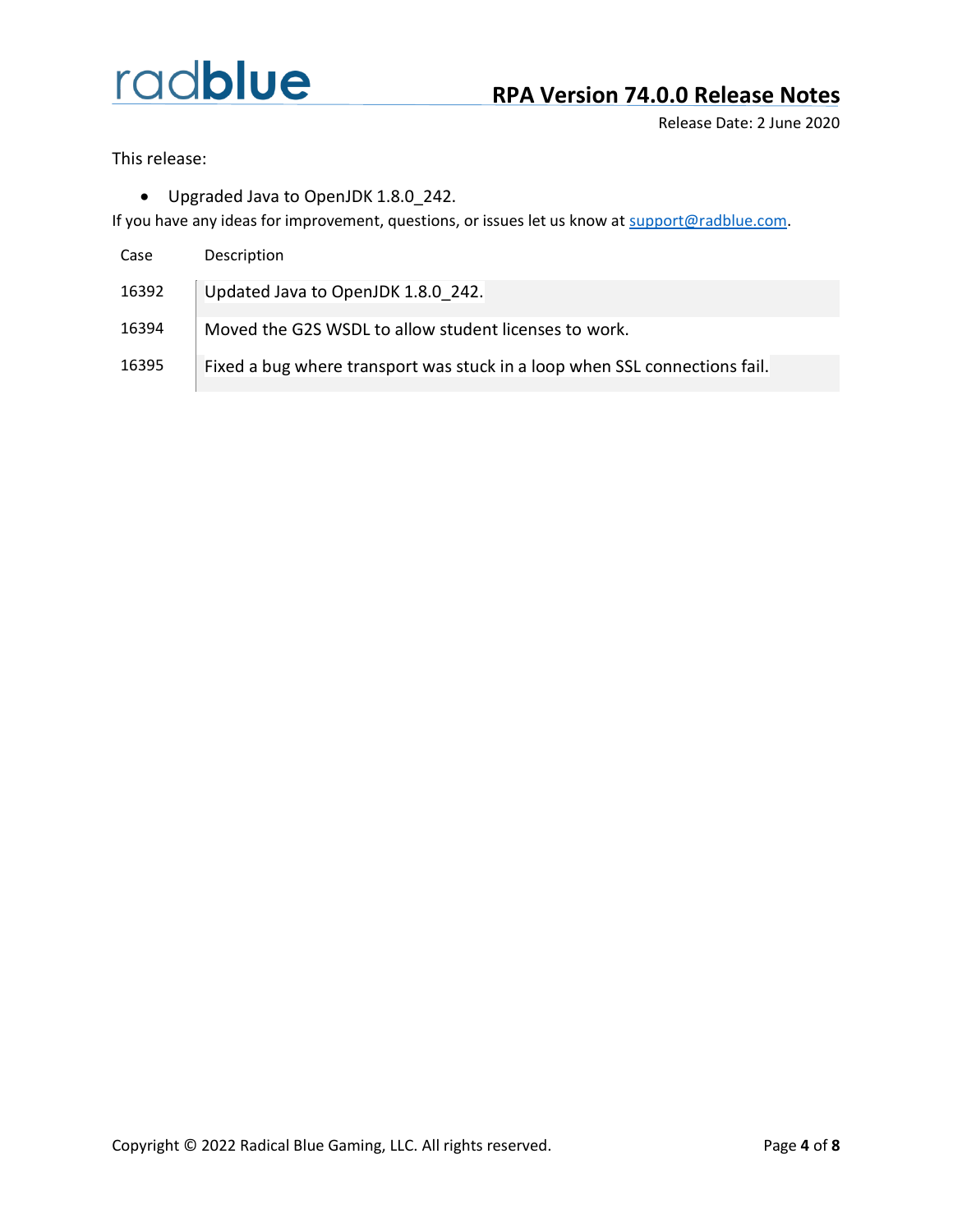#### **RPA Version 72.0.0 Release Notes**

Release Date: 3 December 2019

This release:

• Upgraded to G2S Schema 3.1

|       | Case Description                                                         |
|-------|--------------------------------------------------------------------------|
| 15820 | Upgrade G2S schema to 3.1.                                               |
| 16041 | Fixed a bug where icons were not being found from the installed version. |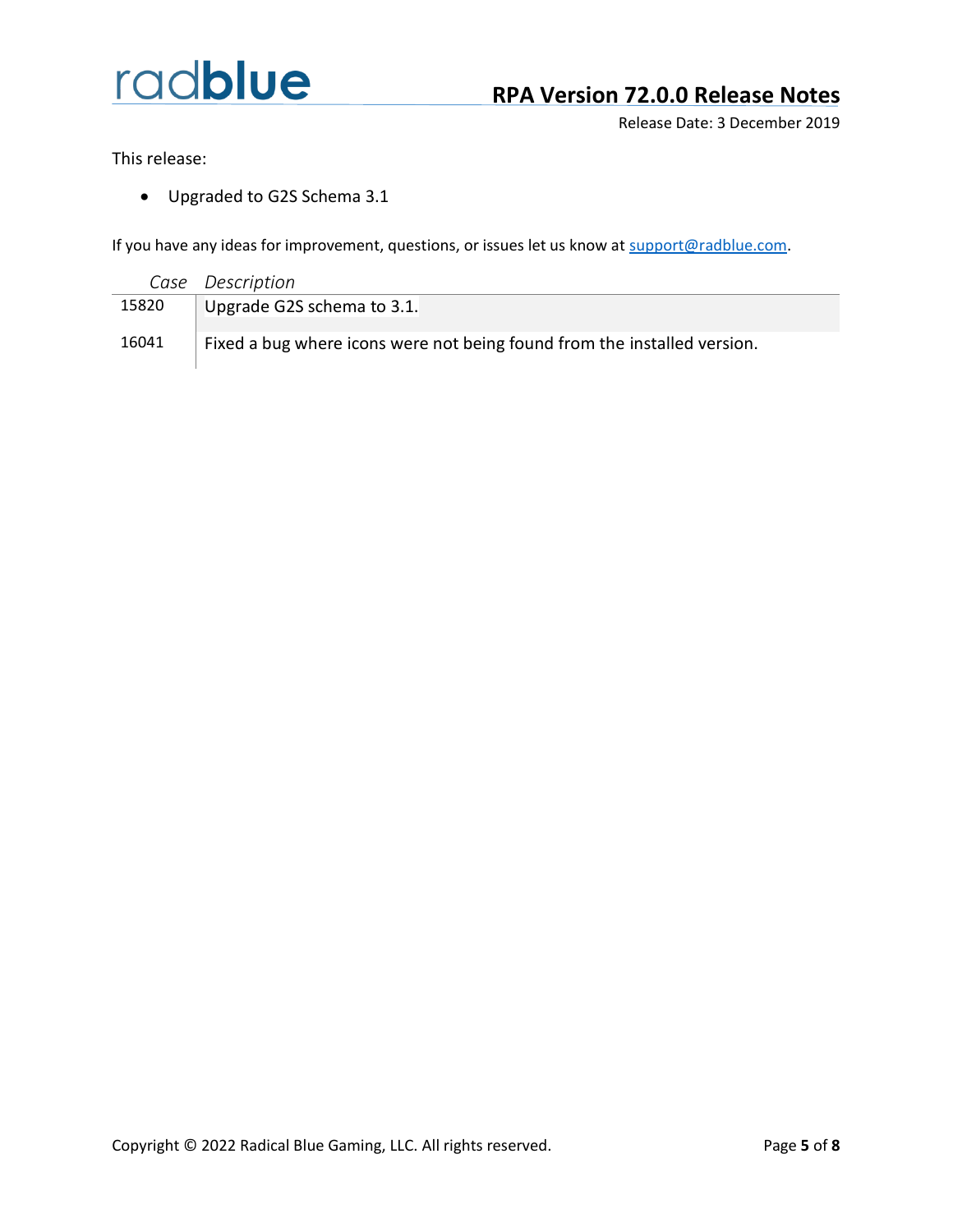#### **RPA Version 68.0.0 Release Notes**

Release Date: 3 December 2018

This is the last release of the Windows and Linux 32-bit installers. Oracle is no longer supporting 32-bit Java installations.

This release:

• Added Windows 64-bit installer.

- *Case Description*
- *14555* Added S2S 2.0.0 schema.
- 14875 RPA Windows 64-bit installer.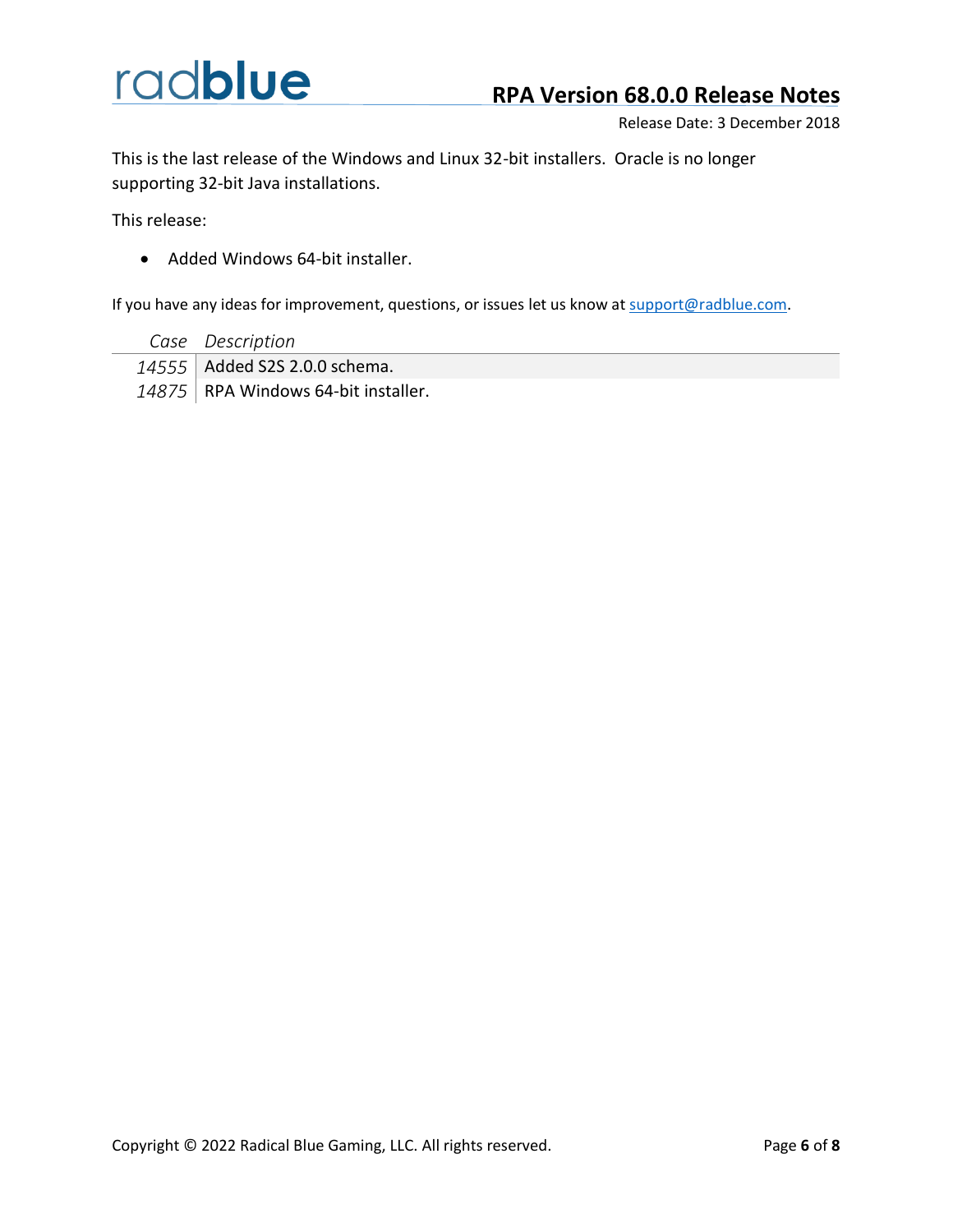Release Date: 4 June 2018

This release:

• Fixed a bug where the RPA would not connect to a new EGM.

| Case  | Description                                                                                                                               |
|-------|-------------------------------------------------------------------------------------------------------------------------------------------|
| 14002 | Fixed a bug where the RPA incorrectly assumed the EGM endpoint was using non-<br>SSL transport when the EGM connected for the first time. |
| 14018 | Fixed a transcript bug that miscalculated the command summary when a<br>comment was placed before the document's root element.            |